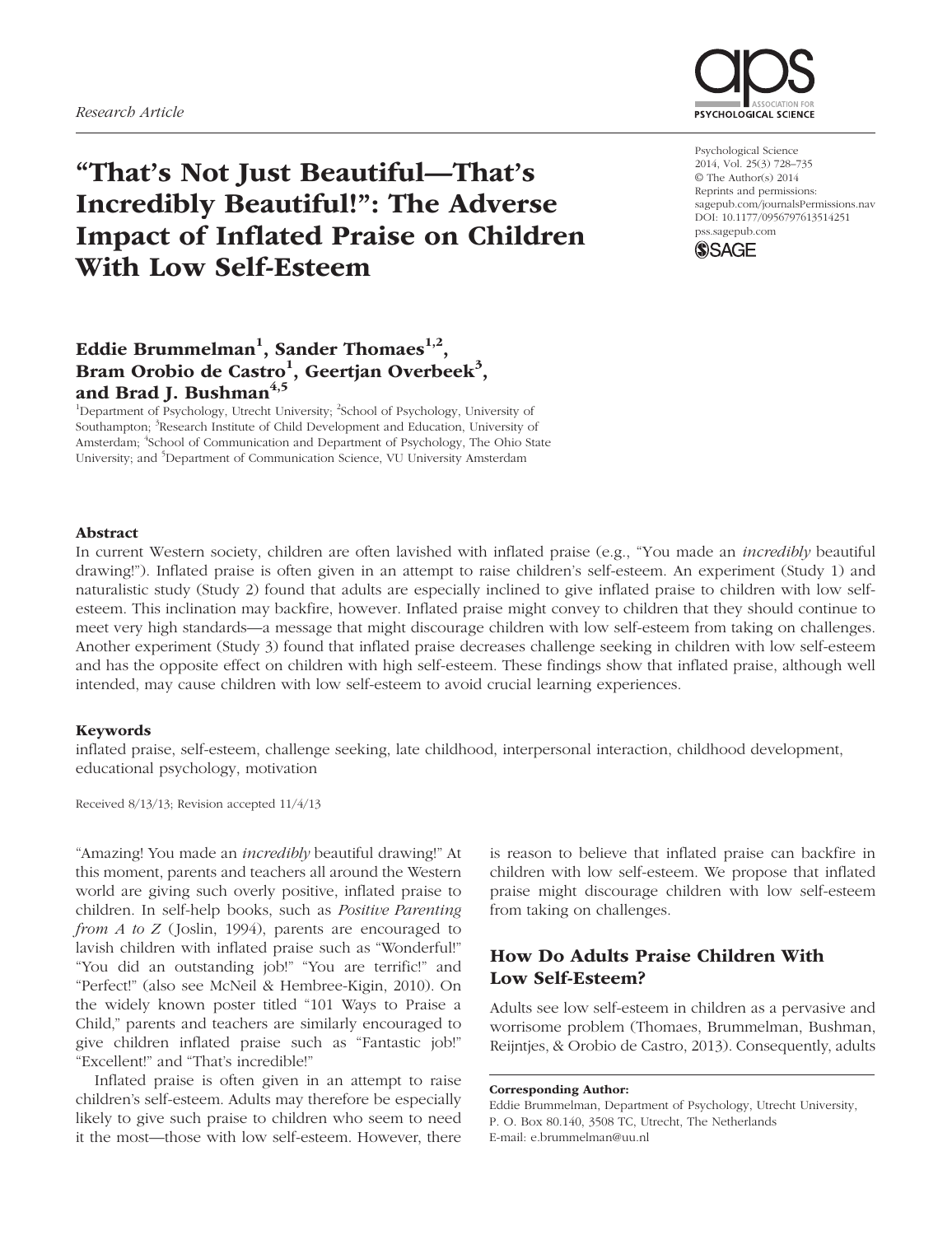are highly motivated to raise children's low self-esteem, and they believe that praise is an effective means to do so (Brummelman et al., 2013). In fact, 87% of adults agree with the statement that "children need praise in order to feel good about themselves" (Brummelman & Thomaes, 2011). Adults may feel that inflated praise is especially effective in raising self-esteem (Damon, 1995). For example, when a child has low self-esteem, adults might become inclined to praise the child as doing "incredibly well" rather than as merely doing "well." Indeed, adults may believe that they are more persuasive when they use more extreme language (Hamilton & Hunter, 1998). Thus, when adults want children to feel worthy, they may intentionally inflate their praise.

## How Do Children Respond to Praise?

Inflated praise has not been empirically studied to date. However, a growing body of research shows that praise is not invariably beneficial to children (Dweck, 2006; Henderlong & Lepper, 2002). For example, ability praise (e.g., "You're so smart!"), unlike effort praise (e.g., "You worked so hard!"), can cause children to avoid challenges and to withdraw in the face of failure, presumably because it teaches children that ability is a fixed, unchangeable trait (Gunderson et al., 2013; Mueller & Dweck, 1998; Pomerantz & Kempner, 2013). If they try challenging tasks and fail, they might infer that they lack ability. In addition, social-comparison praise (e.g., "You did better than other kids!"), compared with mastery praise (e.g., "You're getting the hang of it!"), decreases intrinsic motivation, presumably because it teaches children that it is important to outperform others (Corpus, Ogle, & Love-Geiger, 2006). Thus, the impact of praise depends on the message it sends to children.

What message does inflated praise send to children? Praise conveys standards for future performance (Henderlong & Lepper, 2002; Kamins & Dweck, 1999). When children receive inflated praise, they might feel that they should continue to meet very high standards in the future (Henderlong & Lepper, 2002; McKay & Fanning, 2000). When children are praised for doing "incredibly" well, they might infer that they are expected to do incredibly well in the future. Thus, inflated praise contains an implicit demand for continued exceptional performance (Baumeister, Hutton, & Cairns, 1990; Kanouse, Gumpert, & Canavan-Gumpert, 1981; Ryan, 1982).

We predict that such a message could hinder children with low self-esteem but benefit children with high selfesteem. People with high self-esteem are self-promoting, whereas people with low self-esteem are self-protecting (for reviews, see Baumeister, Tice, & Hutton, 1989; Crocker & Park, 2004). People with high self-esteem are relatively unconcerned with failure, and seek out opportunities to demonstrate their worth and ability. They may interpret inflated praise as an encouragement, and seek challenges to display that they can meet the high standards set for them. In contrast, people with low selfesteem are relatively concerned with failure, and avoid situations that may reveal their worthlessness and low ability. They may cherish inflated praise but avoid challenges because they are afraid that they will be unable to meet the high standards set for them. Thus, paradoxically, inflated praise may backfire in children with low self-esteem and discourage them from taking on challenges.

Although direct evidence for this hypothesis is lacking, indirect evidence is consistent with it. One study found that praise directed at one's worth as a person (e.g., "You're great!") causes children, especially those with low selfesteem, to feel ashamed after failure (Brummelman et al., 2013). Shame, in turn, may compel them to avoid challenges (Pekrun, Elliot, & Maier, 2009). Another study found that very positive performance feedback (e.g., very high test scores) backfires in people with low self-esteem by causing them to fear future failure (Wood, Heimpel, Newby-Clark, & Ross, 2005). Fear of failure can discourage challenge seeking (Dweck, 2006).

## Overview of the Present Studies

The present research tested two hypotheses. First, we tested whether adults are more likely to give inflated praise to children with low self-esteem than to children with high self-esteem, both inside (Study 1) and outside (Study 2) the laboratory. Second, we tested whether inflated praise decreases challenge seeking in children with low self-esteem and increases challenge seeking in children with high self-esteem (Study 3). For all three studies, we defined praise as written or spoken positive evaluations of the child's characteristics, actions, or products (Henderlong & Lepper, 2002; Kanouse et al., 1981). Praise was considered inflated when it contained an adverb (e.g., *incredibly*) or adjective (e.g., *perfect*) signaling a very positive evaluation.

We studied children in late childhood, for two main reasons. First, although young children have a rudimentary sense of "goodness" or "badness" (Burhans & Dweck, 1995; Davis-Kean & Sandler, 2001), only from late childhood can children form and express self-esteem (Harter, 2012). Second, children this age, more so than younger children, tend to internalize performance feedback, such as praise, as a standard for future performance (Parsons & Ruble, 1977). Late childhood therefore is a key developmental phase to study the impact of inflated praise on children with differential levels of self-esteem.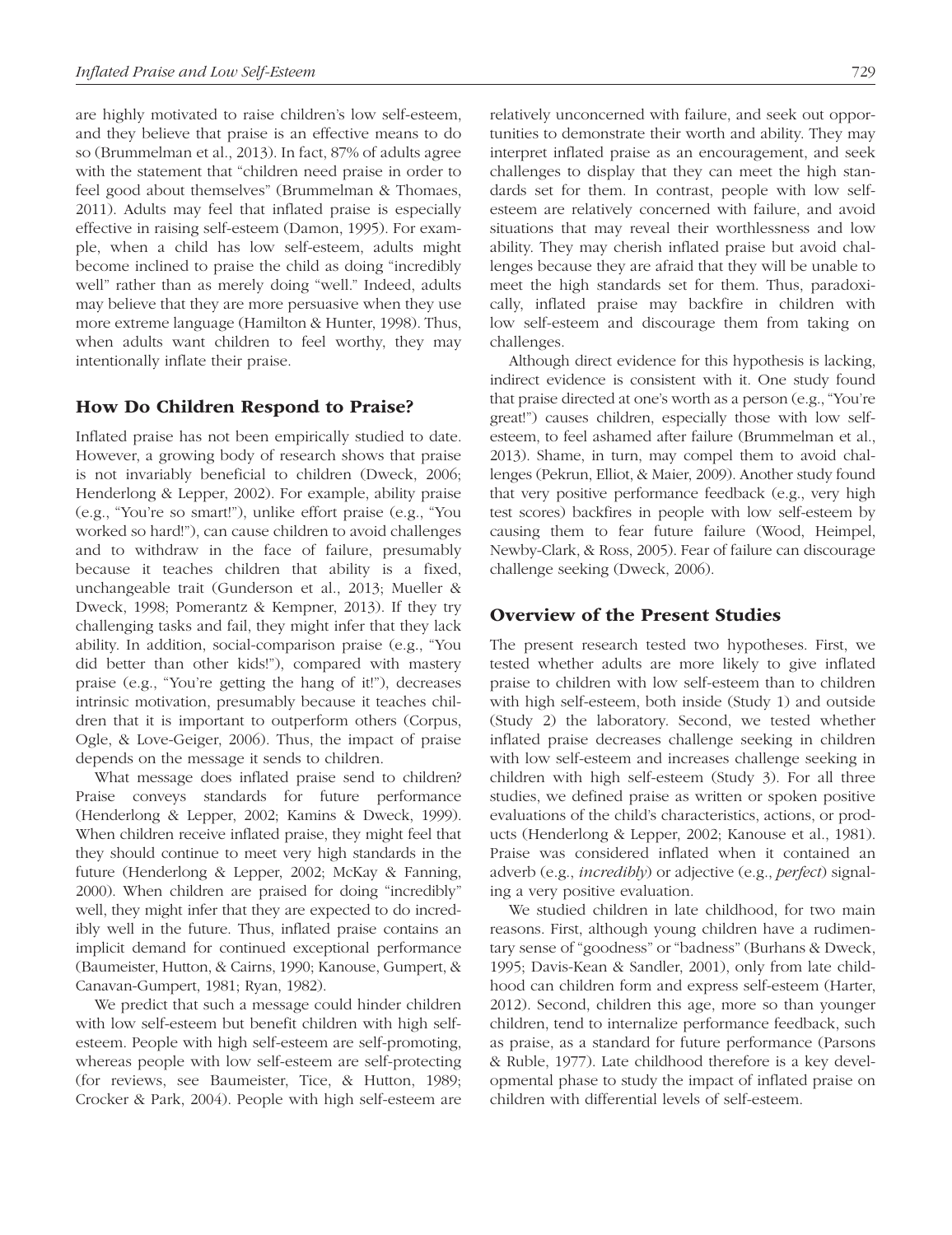## Study 1

Study 1 examined whether adults are inclined to direct inflated praise at children with low self-esteem.

## *Method*

**Participants.** Participants were 712 adults (95% women, 5% men; 94% of Dutch origin), ages 18 to 65 (*M* = 41.44,  $SD = 6.14$ , recruited by means of online advertisements (87% parents, 11% teachers, and 2% other).

**Procedure.** Participants read six short descriptions of hypothetical children—three with high self-esteem (e.g., "Lisa usually likes the kind of person she is") and three with low self-esteem (e.g., "Sarah is often unhappy with herself")—each followed by a description of the child's performance (i.e., making a drawing, solving a mathematics problem, or playing piano). Participants wrote down the praise they would give the child (Brummelman et al., 2013).

Two independent trained coders, blind to variation in self-esteem, classified participants' praise as either inflated or noninflated; intercoder agreement was high (Cohen's  $\kappa = .97$ ). Discrepancies were resolved through discussion. The most common inflated-praise statements were "Very well done!" "You made an excellent drawing!" "Very good that you solved these problems!" "You played the piano very well!" and "That sounded magnificent!" The most common noninflated-praise statements were "Good job!" "Well done!" "You made a nice drawing!" "Good that you solved these problems!" and "You played the piano well!"

### *Results and discussion*

On average, 25% of praise was inflated. As hypothesized, adults gave more inflated praise to children with low selfesteem (33%) than to those with high self-esteem (18%), paired *t*(711) = 12.35, *p* < .001, *d* = 0.46. This effect was not moderated by participants' age, gender, years of education, or role (i.e., parent, teacher, or other), *p*s > .077.

Given that Study 1 used an experimental design, causal inferences can be made: Low self-esteem in children led adults to give more inflated praise. However, an important unanswered question was whether the findings could be replicated in naturalistic adult-child interactions. Study 2 addressed this question.

#### Study 2

In Study 2, we attempted to replicate the findings of Study 1 in in-home observations of parent-child interactions.

## *Method*

**Participants.** Participants were 114 parents, ages 30 to  $62 (M = 43.40, SD = 4.15)$ , who were the primary caregivers (88% mothers, 12% fathers; 95% of Dutch origin), and each parent's child, ages 7 to 11 ( $M = 8.86$ ,  $SD = 0.85$ ; 51% girls, 49% boys; 87% of Dutch origin). They were recruited through public elementary schools serving lower- to upper-middle-class communities in The Netherlands. Of all parents who were contacted, 56% provided consent for themselves and for their children and participated in the study. All the children gave their assent.

*Procedure.* Several days before the in-home observation, children completed a standard measure of self-esteem the six-item Global Self-Worth subscale (e.g., "Some kids are happy with themselves as a person") of the Self-Perception Profile for Children (Harter, 1985). The children rated these items on 4-point scales (0 = *I am not like these kids at all*, 3 = *I am exactly like these kids*). Responses were averaged across items  $(M = 2.11, SD = 0.61, Cron$ bach's α = .78).

During the in-home observations, each parent administered 12 math exercises to his or her child (i.e., Exercises 5–16 from the Arithmetic subtest of the Wechsler Intelligence Scale for Children–III; Wechsler, 1991). Parents were given a stopwatch and a score sheet and judged whether the children correctly completed each exercise within 30 s (mean number of correct answers = 11.09, *SD* = 1.04). Research assistants left the room until the exercises were completed, which took about 5 min. The sessions were videotaped. Two independent trained coders, blind to variation in self-esteem, counted the number of times parents praised their child and classified the praise as either inflated or noninflated; intercoder agreement was high (Cohen's κ = .98). Discrepancies were resolved through discussion. The most common inflated-praise statements were "Very good!" "Extremely good!" "You answered very fast!" "Super good!" and "Fantastic!" The most common noninflated-praise statements were "Well done!" "Good!" "You're fast!" "You're doing well!" and "You're good at this!"

## *Results and discussion*

On average, parents praised their children 6.31 (*SD* = 3.95) times during the session, and 25% of praise was inflated (i.e., the same percentage as in Study 1). Children with lower self-esteem answered fewer questions correctly,  $r(112) = .23$ ,  $p = .015$ .

The results were consistent with the hypothesis. Children with lower self-esteem received more inflated praise,  $r(112) = -.23$ ,  $p = .015$ . Self-esteem was unrelated to frequency of noninflated praise,  $r(112) = -0.14$ ,  $p = 0.142$ .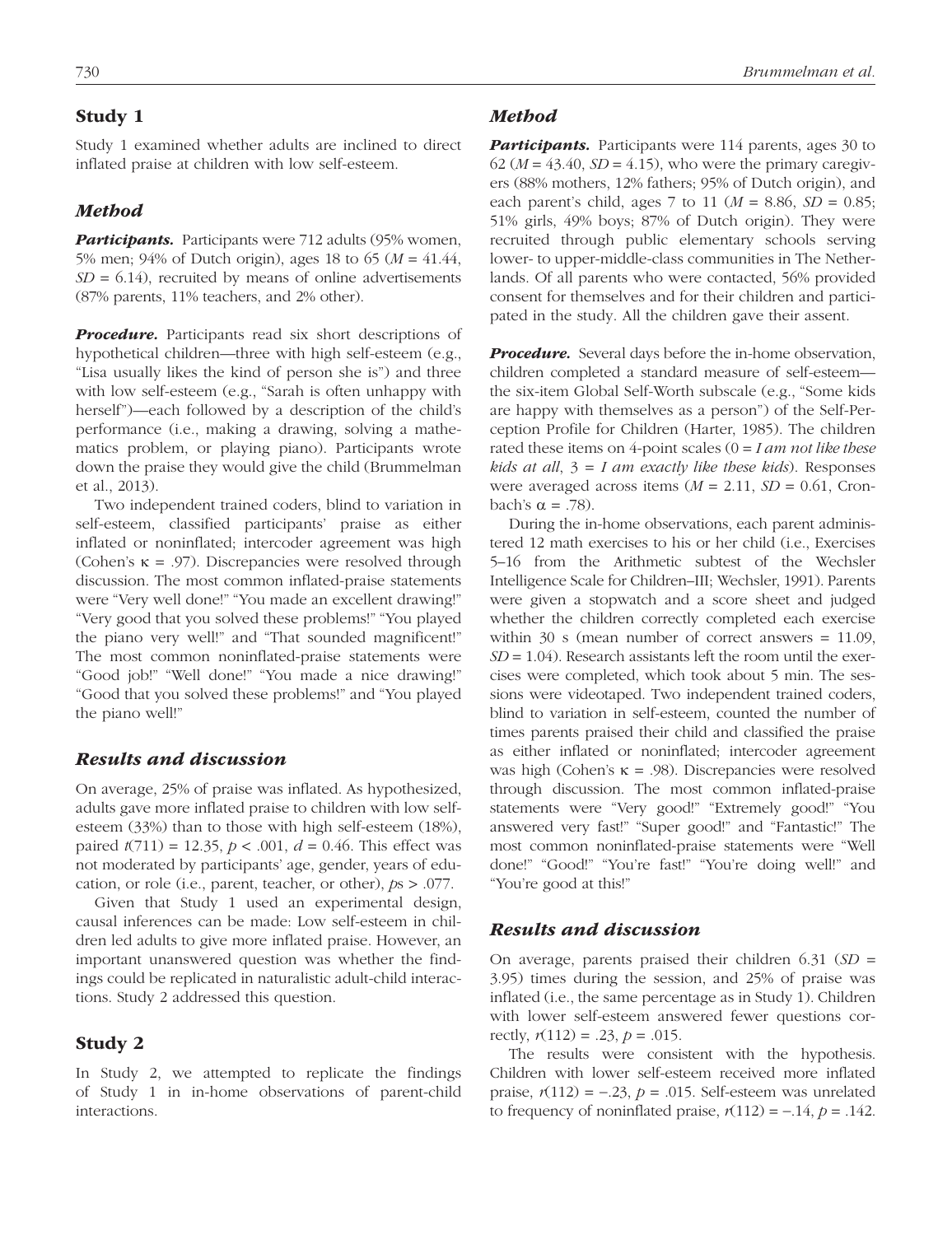For a more stringent test of the hypothesis, we regressed frequency of inflated praise on self-esteem while controlling for number of correct answers and frequency of noninflated praise. Again, lower levels of self-esteem predicted more inflated praise, *b* = −0.86, *SE* = 0.34, *t*(110) = −2.55,  $p = .012$ ,  $\beta = -0.25$ . Number of correct answers, gender of parent, age of parent, gender of child, and age of child were unrelated to frequency of inflated praise, *p*s > .332, and did not moderate its link with self-esteem, *p*s > .108.

## Study 3

Study 3 examined how inflated praise influences children's challenge seeking. First, children completed a selfesteem measure. Then, they made a drawing and received inflated, noninflated, or no praise from a "professional painter." Next, challenge seeking was measured. We hypothesized that inflated praise would decrease challenge seeking in children with low self-esteem but would increase challenge seeking in children with high self-esteem.

This study also addressed alternative explanations. We tested whether children with low self-esteem feel discouraged by inflated praise because they perceive it as insincere (e.g., "Actually, my painting is far from perfect"; Sherif & Hovland, 1961; Swann, 2012) or as a cue of low ability (e.g., "When you give me such praise, you must think I can't do much better"; Meyer, 1992).

## *Method*

**Participants.** Participants were 240 children (57% girls, 43% boys; 88% of Dutch origin), ages 8 to 12 (*M* = 9.85, *SD* = 1.32), who visited Science Center NEMO, the largest science museum in The Netherlands. This research was part of Science Live, the innovative research program of Science Center NEMO that enables scientists to use NEMO visitors as participants. All participants received active parental consent and gave their assent.

*Procedure.* Participants first completed the six-item Global Self-Worth subscale of the Self-Perception Profile for Children (Harter, 1985; *M* = 2.40, *SD* = 0.40, Cronbach's α = .64). Next, participants drew a famous painting (i.e., *Wild Roses* by Vincent van Gogh) and were told that a professional painter, who in reality did not exist, would examine their drawing. The "painter" introduced himself in a video message. After participants had finished their drawing, the experimenter brought the drawing to the painter, who was ostensibly working in another room. After 2 min, the experimenter returned with a handwritten note from the painter. In the inflated-praise condition, the painter wrote, "You made an *incredibly* beautiful drawing!" In the noninflated-praise condition, the painter wrote, "You made a beautiful drawing!" In the no-praise condition, the painter wrote nothing about the drawing. In all conditions, the painter wrote that he would keep the child's drawing at his studio. Children were randomly assigned to conditions, and the experimenter was blind to both condition and variation in self-esteem.

Next, to index challenge seeking, we told participants that they were going to draw other pictures but that they could choose which ones to draw (procedure based on Mueller & Dweck, 1998). They were presented with four pairs of figures. We created four complex and four simple versions of the Rey-Osterrieth Complex Figure (Osterrieth, 1944); a different simple and complex version was used for each pair. Participants were told that "if you choose to draw these difficult pictures [the experimenter pointed to the complex figures], you might make many mistakes, but you'll definitely learn a lot too"; and "if you choose to draw these easy pictures [the experimenter pointed to the simple figures], you won't make many mistakes, but you won't learn much either." Challenge seeking was computed as the number of complex figures that children selected to draw  $(M = 2.07, SD = 1.22, median = 2,$ range  $= 0-4$ ).

Then, participants used 4-point scales (0 = *not at all true*, 4 = *completely true*) to rate the perceived sincerity of the painter's written note (i.e., how honest, serious, credible, and sincere it was;  $M = 2.68$ ,  $SD = 0.82$ , Cronbach's  $\alpha$  = .70) and their impression of the painter's ability inferences ("The painter thinks that . . ."—"I am good at drawing," "I have talent for drawing," and "I can draw well";  $M = 2.25$ ,  $SD = 0.83$ , Cronbach's  $\alpha = .89$ ). A debriefing followed.

## *Results and discussion*

*Preliminary analyses.* Self-esteem, gender, and age did not differ between conditions, *p* = .180, which indicates successful random assignment. Higher age predicted more challenge seeking,  $r(238) = .33$ ,  $p < .001$ , but controlling for age did not affect the results. Neither gender nor age interacted with condition or self-esteem in predicting challenge seeking, *p*s > .113. Neither inflated nor noninflated praise caused children to think that the painter thought they had low ability, regardless of children's level of self-esteem, *p*s > .276. Children perceived inflated praise, noninflated praise, and no praise as equally sincere, regardless of their level of self-esteem,  $ps > .215$ .

*Primary analyses.* Data were analyzed using a general linear model with challenge seeking as the dependent variable. Self-esteem (centered), praise (inflated, noninflated, or none), and their interaction were entered as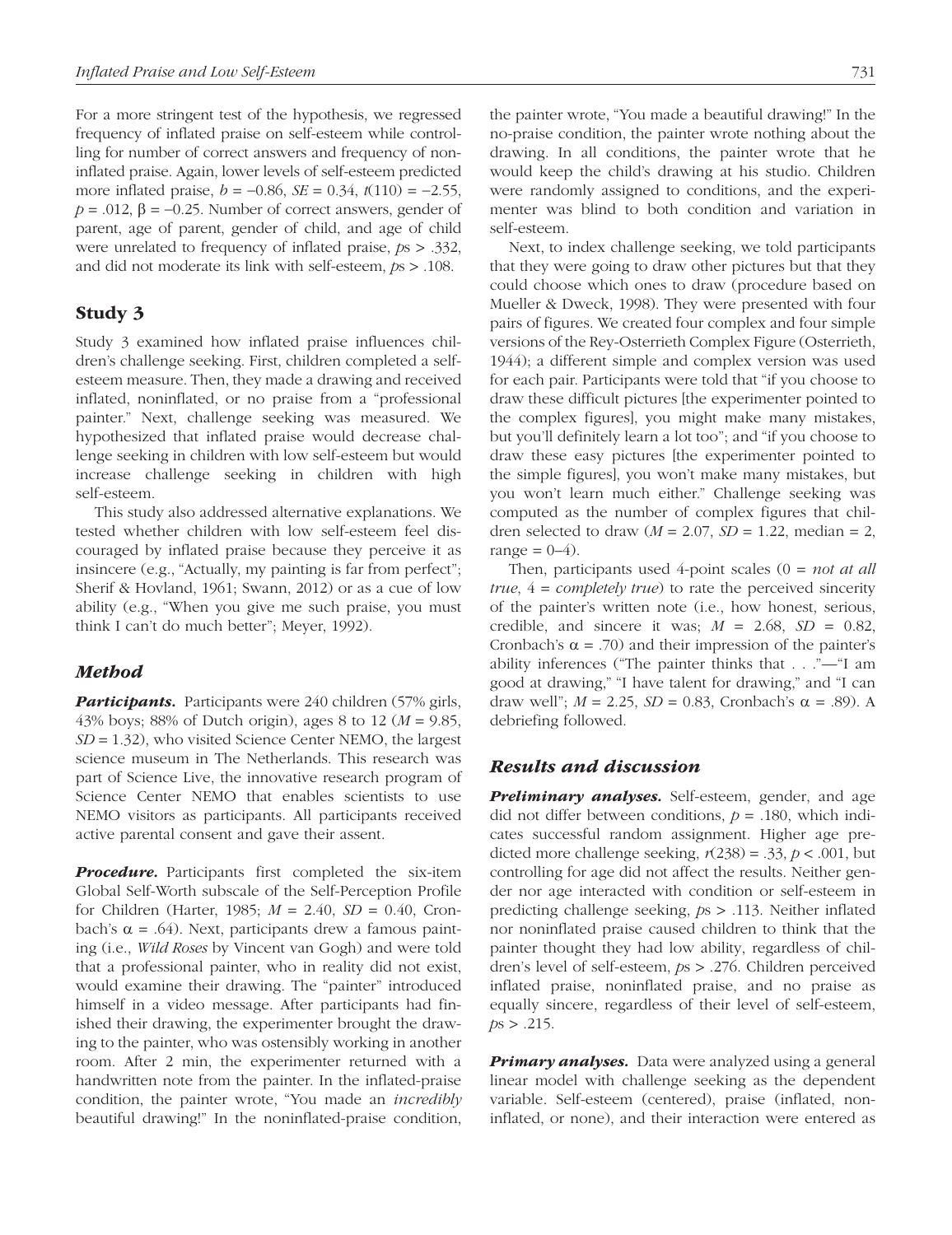predictors. Although there were no main effects of praise or self-esteem, *F*s < 1, *p*s > 384, there was an interaction between praise and self-esteem,  $F(2, 234) = 4.49$ ,  $p =$ .012,  $\eta_p^2 = .04$ . Simple-slopes analysis showed that, as hypothesized, children with lower self-esteem sought fewer challenges after inflated praise,  $b = 0.65$ ,  $t(236) =$ 2.08,  $p = .039$ ,  $\beta = 0.22$ , but sought more challenges after noninflated praise, *b* = −0.72, *t*(236) = −2.10, *p* = .037,  $\beta$  = -0.24. Self-esteem was unrelated to challenge seeking when children received no praise,  $b = -0.17$ ,  $t(236) =$ −0.46, *p* = .645, β = −0.06. The interaction was followedup further using region-of-significance analysis (Preacher, Curran, & Bauer, 2006;  $\alpha = .05$ , two-tailed; Fig. 1).

As hypothesized, compared with noninflated praise, inflated praise decreased challenge seeking in children who scored 1.30 *SD* or more below the mean on selfesteem but increased challenge seeking in children who scored 0.51 *SD* or more above the mean on self-esteem.

#### General Discussion

The present research investigated, for the first time, causes and consequences of inflated praise. We found that adults are more likely to give inflated praise to children with low self-esteem than to children with high selfesteem, both inside (Study 1) and outside (Study 2) the laboratory. This inclination may backfire, however. We found that inflated praise decreases challenge seeking in children with low self-esteem and increases challenge seeking in children with high self-esteem (Study 3).



Fig. 1. Results from Study 3: challenge seeking as a function of selfesteem in children who received inflated praise, noninflated praise, or no praise.

Attesting to the subtlety of this process, the difference between inflated and noninflated praise in Study 3 was only a single word—*incredibly*. Although small to an outside observer, this single word may feel quite large to children with low self-esteem, who fear that they might not be able to perform *incredibly* well in the future. Thus, inflated praise can cause children with low self-esteem to avoid crucial learning experiences—a process that may eventually undermine their learning and performance.

#### *Theoretical implications*

What psychological mechanisms underlie our findings? Inflated praise may convey to children that they should continue to meet very high standards (Henderlong & Lepper, 2002; McKay & Fanning, 2000). Building on the self-presentation literature (Baumeister et al., 1989; Crocker & Park, 2004), our findings suggest that inflated praise triggers self-protection motives in children with low self-esteem (e.g., "I want to avoid revealing my deficiencies") and self-promotion motives in children with high self-esteem (e.g., "I want to demonstrate my capacities"). Noninflated praise, by contrast, may acknowledge and value children's performance without setting very high standards for them. People with low self-esteem, more so than those with high self-esteem, take on difficult tasks in "safe" contexts (e.g., when they are confident that they will meet the standards set for them; Wood, Giordano-Beech, Taylor, Michela, & Gaus, 1994). Accordingly, noninflated praise might reduce fear of failure for children with low self-esteem and thus foster their challenge seeking, but it might fail to provide sufficient impetus to seek challenges for children with high self-esteem.

Our results address alternative explanations. One theory (Meyer, 1992) suggests that children with low selfesteem infer from inflated praise that the provider of the praise thinks they have low ability, and thus the children feel discouraged. Our results show, however, that children with low self-esteem did not make such inferences. Another theory (Sherif & Hovland, 1961; Swann, 2012) suggests that children with low self-esteem find inflated praise insincere, and therefore discouraging, because it mismatches their preexisting views of themselves. Yet our results show that children, even those with low selfesteem, found inflated praise as sincere as noninflated praise.

Our research builds on previous work by examining how praise affects children's willingness to take on challenges (Gunderson et al., 2013; Mueller & Dweck, 1998; Pomerantz & Kempner, 2013) but extends this work in three ways. First, our research identified a novel dimension of praise—inflated praise—and showed that this form of praise is not only common (i.e., accounting for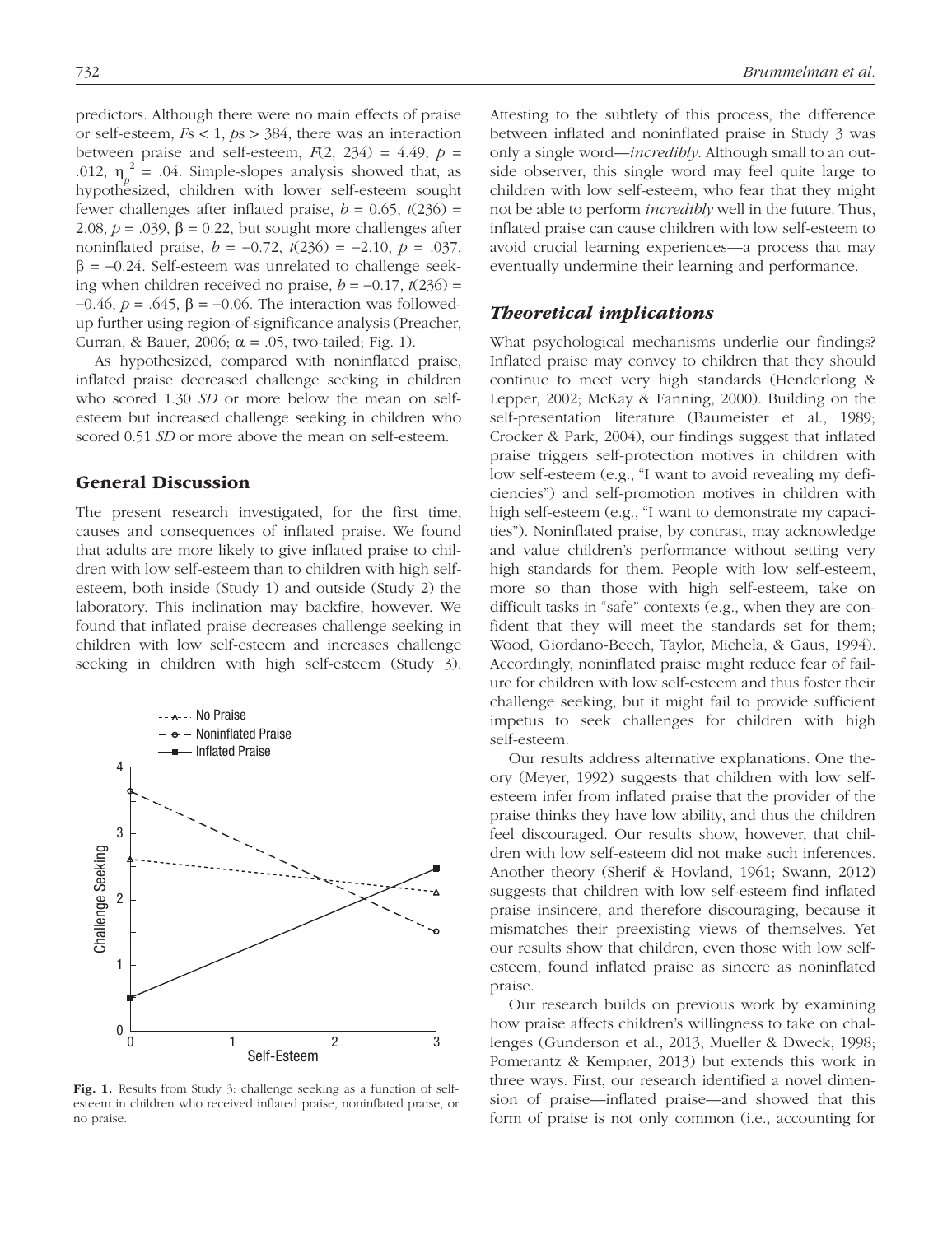25% of all praise) but also consequential for children's motivation levels. Second, whereas past literature focused mostly on main effects of praise (Henderlong & Lepper, 2002), our research shows that the effects of praise depend on characteristics of the children receiving the praise. In fact, inflated praise can backfire in the children who seem to need it the most: those with low self-esteem. Third, our research indicates that, paradoxically, children's low self-esteem can lead adults to administer more inflated praise. Common sense, it seems, can misguide adults in their attempts to support children with low self-esteem.

#### *Practical implications*

Our studies were designed to test theory-based hypotheses but also have practical implications. Praise is a popular motivational tool—and, unlike most other such tools, praise can be used an infinite number of times. Self-help books often encourage parents and teachers to lavish children with inflated praise (Joslin, 1994; McNeil & Hembree-Kigin, 2010). Our findings, however, lead us to recommend a more considered approach. Inflated praise discourages children with low self-esteem from taking on challenges. However, the opposite holds for children with high self-esteem: Rather than discouraging them, inflated praise gives them an impetus to seek out challenges. Adults might therefore be advised to resist the temptation to target inflated praise at children with low self-esteem and to target such praise at children with high self-esteem instead.

## *Strengths, limitations, and future directions*

Our research has several methodological strengths, including its timing in a critical stage of development, its use of naturalistic-observational and experimental methods, and its focus on both antecedents and consequences of inflated praise. Our research also has limitations, and addressing them may yield interesting avenues for future research. First, our findings suggest that inflated praise undermines challenge seeking in children with low selfesteem by arousing self-protection motives, but we did not actually measure these motives. Future research should test this possible mediating process directly. Second, the studies were conducted in The Netherlands, a Western country. Although we defined inflated praise on the basis of linguistic content alone, the extent to which praise "feels" inflated may differ between cultures. For example, "wonderful" might feel more inflated in non-Western than in Western cultures; in the latter, people may be more used to giving and receiving such praise.

Third, Study 3 examined the impact of just a single phrase of inflated praise—"You made an *incredibly* beautiful drawing!" Repeated praise may have even larger and more persistent consequences. Praise may have addictive qualities (Baumeister & Vohs, 2001), and therefore, the effects of repeated praise may accumulate over time. Previous work has shown that many young adults would rather receive praise than engage in their favorite sexual activity, drink their favorite alcoholic beverage, eat their favorite food, receive a paycheck, or see their best friend (Bushman, Moeller, & Crocker, 2011). Given that children with low self-esteem receive inflated praise relatively frequently, an interesting question is whether they may become addicted to such praise and crave it despite its adverse consequences.

Our findings also identify novel research directions. An important question is how inflated praise affects children's academic performance. Previous studies have not typically found correlations between frequency of teachers' praise and students' achievement (Hattie & Timperley, 2007), but these studies measured neither whether the teachers' praise was inflated nor students' level of selfesteem. Our findings suggest that inflated praise may undermine academic performance in children with low self-esteem by making them avoid challenges. When children avoid challenges, they tend to perform poorly in school (Blackwell, Trzesniewski, & Dweck, 2007). Research into these topics would be an important step before one can draw strong educational implications from our findings.

Another relevant question is whether inflated praise induces contingencies of self-worth. When children receive inflated praise, they might infer that they should meet very high standards to be valuable as a person (e.g., "If I don't excel, I won't be valued"; cf. Kamins & Dweck, 1999). Children with low self-esteem are especially inclined to form such contingencies (Baldwin, 1997; Brummelman et al., 2013). Thus, children with low selfesteem might view inflated praise as controlling (Ryan, 1982) and feel pressured rather than intrinsically motivated to meet the high standards set for them.

Another research direction involves the impact of inflated praise during different developmental phases. Young children typically hold unrealistically positive expectations for future performance (Schneider, 1998). When they receive inflated praise, they might feel able to meet the high standards set for them, and thus seek more challenges. However, once children reach late childhood, they hold more realistic performance expectations, and they can form and express self-esteem (Harter, 2012). Thus, from this age, inflated praise can backfire in children with low self-esteem. Over the course of adulthood, however, people tend to become less affected by external evaluations such as praise (Crocker & Wolfe, 2001).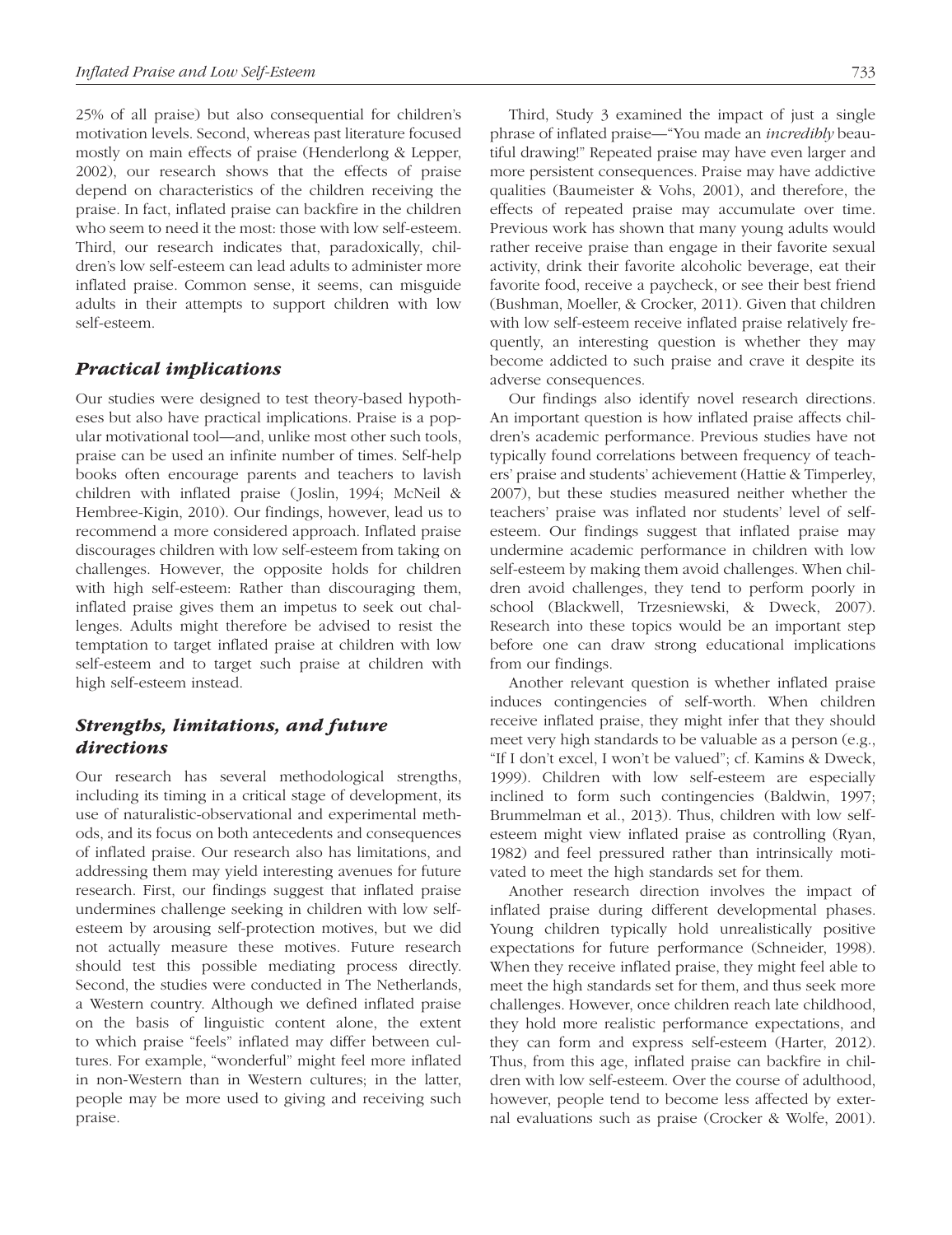Consequently, inflated praise might become gradually less influential throughout adulthood. Testing these possibilities will shed light on the developmental boundary conditions under which inflated praise exerts its effects.

## **Conclusions**

In current Western society, everyday life is replete with instances of inflated praise—such as "Perfect!" or "That's *incredibly* beautiful!" Our research is the first empirical study of inflated praise. Our findings show that adults are inclined to give inflated praise to children with low selfesteem. Unfortunately, inflated praise may cause children with low self-esteem to avoid challenges that might lead to failure. These findings show that inflated praise, although well intended, may cause children with low self-esteem to avoid crucial learning experiences.

#### Author Contributions

E. Brummelman and S. Thomaes developed the study concept. All authors contributed to the study design. E. Brummelman oversaw data collection. E. Brummelman and B. J. Bushman analyzed the data, and all authors interpreted the data. E. Brummelman drafted the manuscript, and S. Thomaes, B. Orobio de Castro, G. Overbeek, and B. J. Bushman provided critical revisions. All authors approved the final version of the manuscript for submission.

#### Acknowledgments

We thank Constantine Sedikides and Jennifer Crocker for their valuable comments on the manuscript. We thank Eva van Rhenen for her help with data collection.

#### Declaration of Conflicting Interests

The authors declared that they had no conflicts of interest with respect to their authorship or the publication of this article.

#### Funding

This research was supported by The Netherlands Organization for Scientific Research (Grant 431-09-022).

#### References

- Baldwin, M. W. (1997). Relational schemas as a source of if-then self-inference procedures. *Review of General Psychology*, *1*, 326–335. doi:10.1037/1089-2680.1.4.326
- Baumeister, R. F., Hutton, D. G., & Cairns, K. J. (1990). Negative effects of praise on skilled performance. *Basic and Applied Social Psychology*, *11*, 131–148. doi:10.1207/ s15324834basp1102\_2
- Baumeister, R. F., Tice, D. M., & Hutton, D. G. (1989). Selfpresentational motivations and personality differences in self-esteem. *Journal of Personality*, *57*, 547–579. doi:10 .1111/j.1467-6494.1989.tb02384.x
- Baumeister, R. F., & Vohs, K. D. (2001). Narcissism as addiction to esteem. *Psychological Inquiry*, *12*, 206–210. doi:10.1207/ S15327965PLI1204\_2
- Blackwell, L. S., Trzesniewski, K. H., & Dweck, C. S. (2007). Implicit theories of intelligence predict achievement across an adolescent transition: A longitudinal study and an intervention. *Child Development*, *78*, 246–263. doi:10.1111/ j.1467-8624.2007.00995.x
- Brummelman, E., & Thomaes, S. (2011). [Parents' beliefs about praise]. Unpublished raw data.
- Brummelman, E., Thomaes, S., Overbeek, G., Orobio de Castro, B., van den Hout, M. A., & Bushman, B. J. (2013). On feeding those hungry for praise: Person praise backfires in children with low self-esteem. *Journal of Experimental Psychology: General*. Advance online publication. doi:10.1037/a0031917
- Burhans, K. K., & Dweck, C. S. (1995). Helplessness in early childhood: The role of contingent worth. *Child Development*, *66*, 1719–1738. doi:10.1111/j.1467-8624.1995.tb00961.x
- Bushman, B. J., Moeller, S. J., & Crocker, J. (2011). Sweets, sex, or self-esteem? Comparing the value of self-esteem boosts with other pleasant rewards. *Journal of Personality*, *79*, 993–1012. doi:1/j.1467-6494.2011.00712.x
- Corpus, J. H., Ogle, C. M., & Love-Geiger, K. E. (2006). The effects of social-comparison versus mastery praise on children's intrinsic motivation. *Motivation and Emotion*, *30*, 335–345. doi:10.1007/s11031-006-9039-4
- Crocker, J., & Park, L. E. (2004). The costly pursuit of self-esteem. *Psychological Bulletin*, *130*, 392–414. doi:10.1037/0033- 2909.130.3.392
- Crocker, J., & Wolfe, C. T. (2001). Contingencies of self-worth. *Psychological Review*, *108*, 593–623. doi:10.1037/0033- 295X.108.3.593
- Damon, W. (1995). *Greater expectations: Overcoming the culture of indulgence in our homes and schools*. New York, NY: Free Press.
- Davis-Kean, P. E., & Sandler, H. M. (2001). A meta-analysis of measures of self-esteem for young children: A framework for future measures. *Child Development*, *72*, 887–906. doi:10.1111/1467-8624.00322
- Dweck, C. S. (2006). *Mindset: The new psychology of success*. New York, NY: Random House.
- Gunderson, E. A., Gripshover, S. J., Romero, C., Dweck, C. S., Goldin-Meadow, S., & Levine, S. C. (2013). Parent praise to 1- to 3-year-olds predicts children's motivational frameworks 5 years later. *Child Development*, *84*, 1526–1541. doi:10.1111/cdev.12064
- Hamilton, M. A., & Hunter, J. E. (1998). The effect of language intensity on receiver evaluations of message, source, and topic. In M. Allen & R. W. Preiss (Eds.), *Persuasion: Advances through meta-analysis* (pp. 99–138). Cresskill, NJ: Hampton Press.
- Harter, S. (1985). *Manual for the Self-Perception Profile for Children: Revision of the Perceived Competence Scale for Children*. Denver, CO: University of Denver.
- Harter, S. (2012). *Construction of the self: Developmental and sociocultural foundations*. New York, NY: Guilford Press.
- Hattie, J., & Timperley, H. (2007). The power of feedback. *Review of Educational Research*, *77*, 81–112. doi:10.3102/003465430298487
- Henderlong, J., & Lepper, M. (2002). The effects of praise on children's intrinsic motivation: A review and synthesis. *Psychological Bulletin*, *128*, 774–795. doi:10.1037/0033- 2909.128.5.774